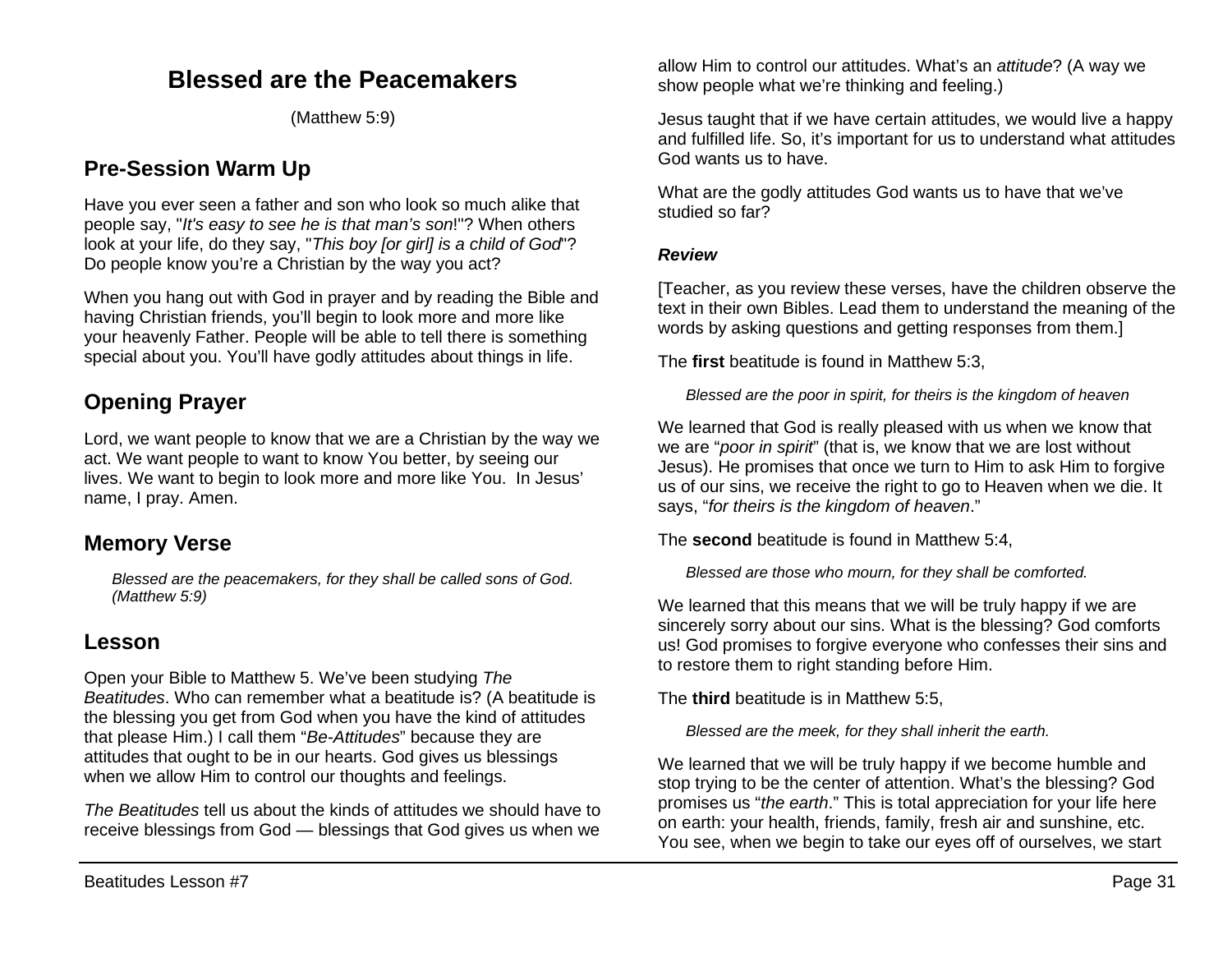enjoying the beauty and the bounty of the earth around us. That's when we get the most out of life. And, we look forward to being with Jesus in the life to come.

The **fourth** beatitude is in Matthew 5:6,

*"Blessed are those who hunger and thirst for righteousness, for they shall be filled."*

We learned that we will be truly happy if we earnestly desire to do what is right and good. What's the promised blessing in this beatitude? God promises that we shall be filled, that is, we will be completely satisfied deep down in our heart and soul. When you sincerely desire to do what is right it gives you a lasting happiness because you know you are in the center of God's will.

The **fifth** beatitude is in Matthew 5:7,

*Blessed are the merciful, for they shall obtain mercy.*

We learned that we should have compassion towards others. What blessing does God promise us if we are always forgiving and kind to people? We learned that if we show mercy towards others, others will show mercy towards us. Why should we show mercy? (Because God has been merciful to us.)

The **sixth** beatitude is in Matthew 5:8. Who can read Matthew 5:8 for us?

*Blessed are the pure in heart, for they shall see God.* 

We learned that to be truly happy we should make sure our hearts remain blameless and guilt free. What does your Heavenly Father promise you if you keep your heart pure? You will be able to see God! If we have a pure heart, we'll get to live in the presence of God forever in Heaven.

Today we will study the **seventh** *beatitude*. Who can read Matthew 5:9 for us?

*"Blessed are the peacemakers, for they shall be called sons of God."*

What's a *peacemaker*? (One who soothes anger; someone who causes peace to break out between people who are enemies.)

What's the blessing God promises us if we are peacemakers? (We shall be called sons of God.)

Did you know that before we became Christians, we were considered enemies of God? If you aren't for Him, you're against Him. When we asked God to forgive us of our sins and we made Jesus the Lord of our lives, we made peace with God. And now He calls us His children. Galatians 3:26 says, *"For you are all sons of God through faith in Christ Jesus."* As children of God, we get the right to go to Heaven to live with Him forever more.

So the first way we can be peacemakers is by making peace with God by believing in what Jesus did for us on the cross.

What are some other ways to be a peacemaker? Another way we can be peacemakers is to keep peace at home by obeying your parents. Have you ever noticed that when you don't obey, you're parents get mad, raise their voices, you end up getting punished? It's better to obey and let peace reign in your home, isn't it?

You can also be a peacemaker among your friends by being truthful and kind and by letting others have their way. God wants us to love others. No one will want to pick a fight with you if you are loving towards them. God's kind of love expects good things for others.

What about if someone tries to start a fight? You need to stay calm and look for ways to come to agreement on things; look for ways to compromise. Sometimes being a peacemaker means you won't get your way. God's kind of love puts other people first.

### James 3:17 says,

*"But, the wisdom that is from above is first pure, then peaceable, gentle, willing to yield, full of mercy and good fruits, without partiality and without hypocrisy. Now the fruit of righteousness is sown in peace by those who make peace."*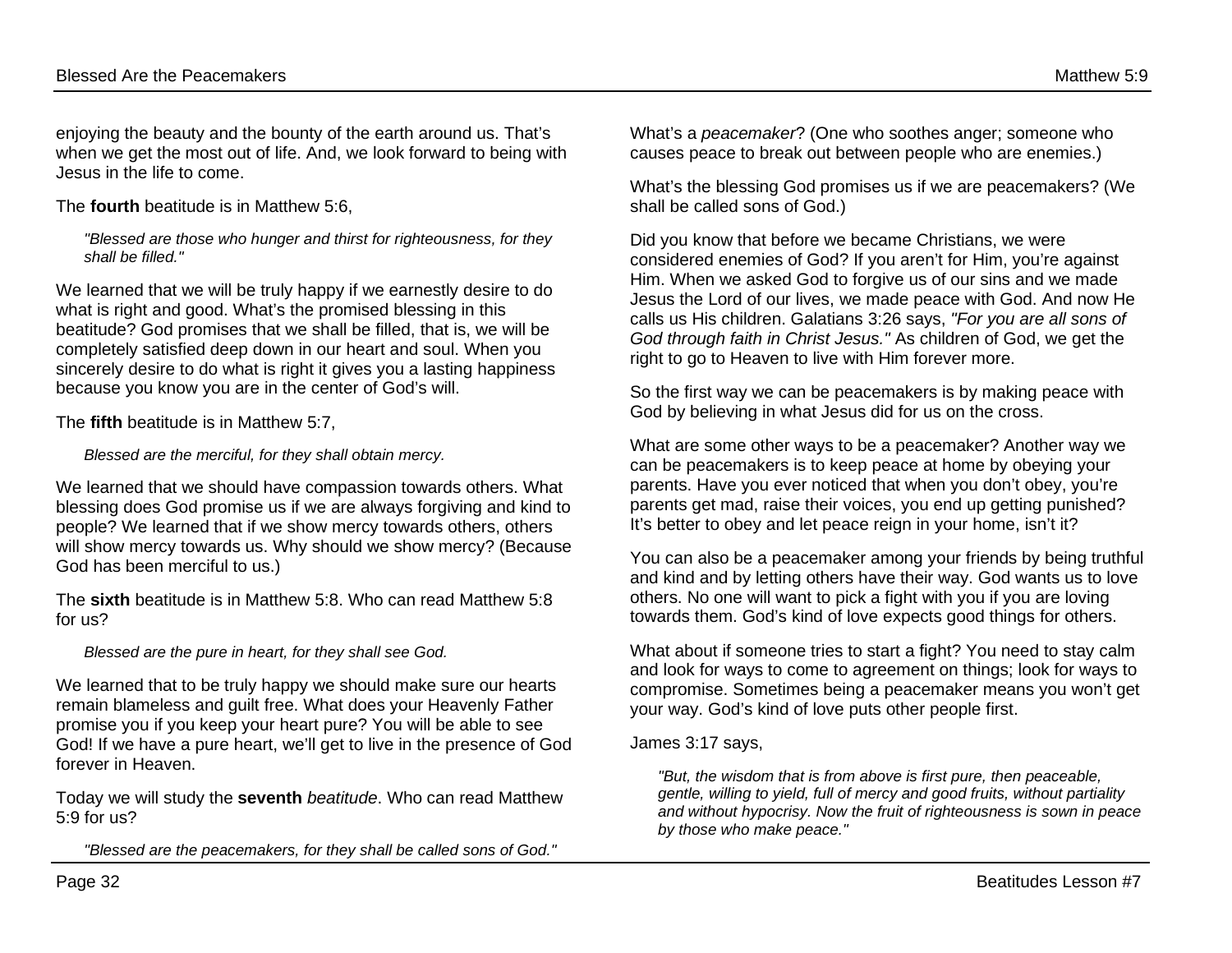Doesn't that sound like all the attitudes that we've been studying in the *beatitude*s?

Being at peace with God and others will bring you great happiness.

# **Closing Prayer**

Father, thank You for making peace with us and for allowing us to be called Your children. We want to be peacemakers in our families and with our friends. Help us always to be truthful and kind. Help us to allow others to have their way. Show us how to be loving to everyone that comes into our lives. In Jesus' name, we pray. Amen.

## **Learning Centers**

### **Craft Corner**

### **Game Center**

Have the children work on the *Results* worksheet or send it home as a "take home" paper.

Use the following questions in a game of your choice:

#### *Review questions:*

- 1. What attitude have we studied about today that God want us to have? (Being a peacemaker)
- 2. What's a peacemaker? (Someone who causes peace to break out between people who are enemies)
- 3. What's the blessing God promises us if we are peacemakers? (We shall be called sons of God.)
- 4. What special right or privilege do we get when we become children of God? (We get to go to Heaven and live with God.)
- 6. How do you make peace with God? (By asking Him to forgive you of your sins and making Jesus Lord of your life.)
- 7. Are you at peace with God?
- 8. How can you be a peacemaker at home? (By obeying parents)
- 9. How can you be a peacemaker among your friends? (By being truthful and kind)
- 10. What can you do if someone wants to start a fight? (Stay calm and look for ways to compromise.)
- 11. If you died today where would you go? What will happen after you die? Can you be sure?
- 12. Tell about a time you were a peacemaker.
- 13. Tell how you can be a peacemaker at home this week.